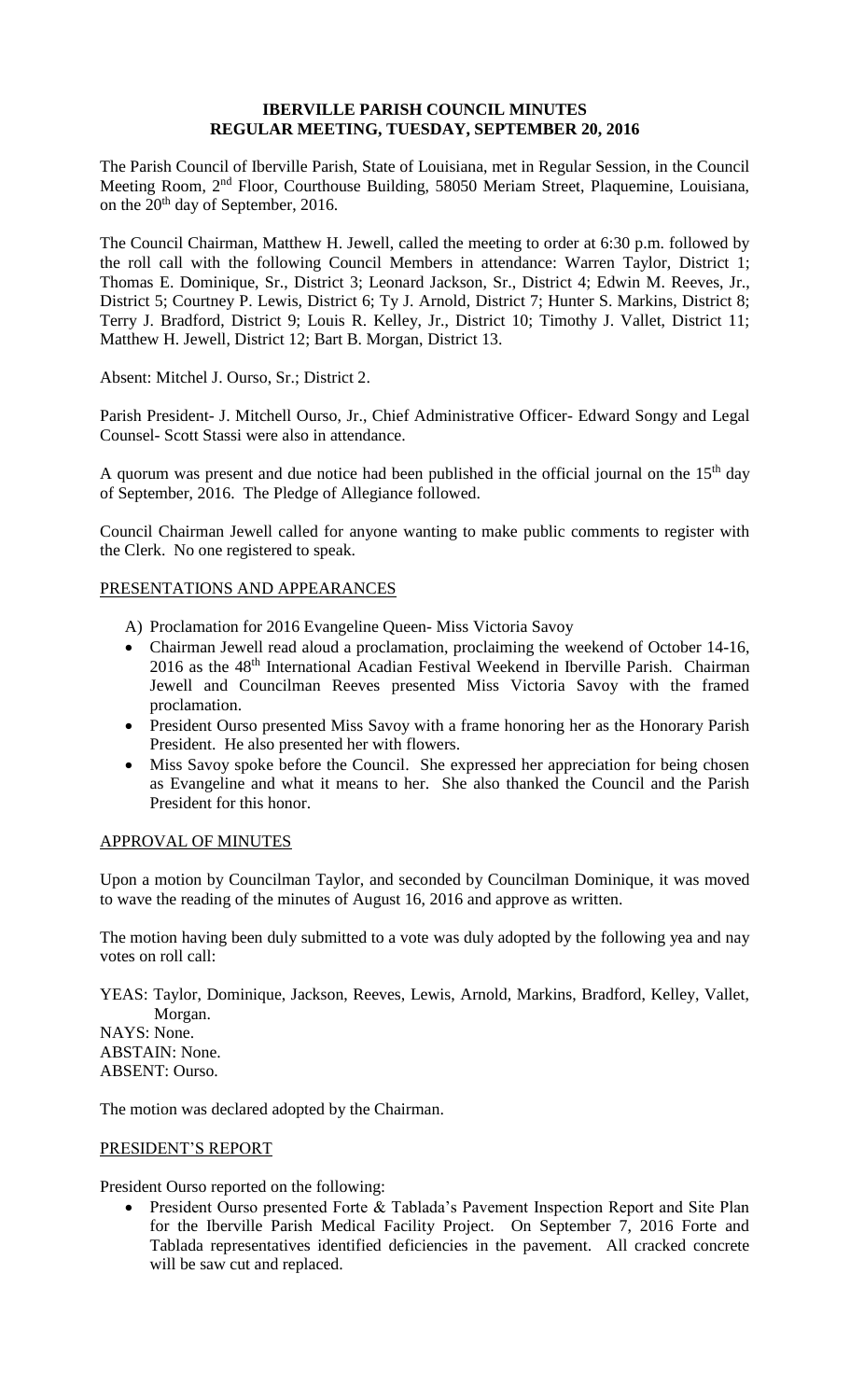- The annual Swamp Life Expo will be Saturday, October 1, 2016 from 10 a.m. to 3 p.m. at the Iberville Parish Visitors Center in Grosse Tete.
- The Parish's Parks and Recreation has been undergoing a study. The study was put on hold during the flooding operations, and will resume soon. Once the study is complete a report will be presented to the Council.
- The Parish will turn over a fleet of trucks every five years keeping them within their warranty periods. There are trucks in good condition that will be auctioned for their retained value that will be in the upcoming surplus auction.
- The contractors have begun working on Hwy 77 on Bayou Jacob Road through an emergency order from the Department of Transportation and Development (DOTD). President Ourso is unsure if this is the long term plan of how they are planning to fix the erosion issue along the road.
- The Parish has added a truck to the mosquito spraying route. There are two trucks on the west side of the Parish and one truck on the east side. Mosquitos traps have been run in the Bayou Sorrell area and there were over 30,000 mosquitos. The amount of mosquitos are the determining factor of whether or not the Department of Health and Hospitals (DHH) will fund an aerial spray.
- The ceiling of the entire second floor of the Courthouse has been replaced. The contractor will turn over the second floor back to the Iberville Parish Council on Monday, September 26, 2016. The entire second floor has also been repainted. Once the furnishings have been moved back into the offices, employees will be able to move back into the second floor of the Courthouse. President Ourso and the Administrative staff will remain at the Parish Welcome Center and will not move back into the Courthouse. The third floor of the Courthouse will be the next floor in the abatement process. There will be a ten day shutdown starting November 10, 2016. The third floor offices will not be moved back into the Courthouse until January 2017.
- Chairman Jewell stated we will need to move the location of the November 15, 2016 Council meeting to the Council on Aging.
- The Emergency Preparedness Office prepared binders displaying the affected areas of the Parish from the 2016 Flood. The binder includes the itemized emergency expenses, which totaled to \$345,911.89. At a later date, President Ourso will honor those who helped tremendously during this emergency situation. There were an estimated 90 homes that were flooded within the Parish. President Ourso briefly discussed the events of the flooding and its affects on the Parish. President Ourso expressed his appreciation for the hard work and dedication by Councilman Morgan in his District during the flood. He also thanked individual Council members for their support. President Ourso stated he cannot thank the farmers and their workers enough for their hard work in helping with the sand bags. Building Inspector, Brandon Mellieon has been stationed on the East side to help residents during this time.
- There have been several calls with complaints reporting recreational vehicles being used as a residence. The Parish does not tolerate travel trailers showing up in residents' yards without any permits, or sewer lines being run above the ground. There is a Parish ordinance preventing this, and President Ourso asks that if you see them, please report them.
- The Council thanked President Ourso and Parish staff for their efforts during the flood.
- President Ourso stated a website is being developed to observe the traffic within the Parish with a drone. The Parish funded a traffic count and there are over 46,000 vehicles coming from the Donaldsonville area into the Parish.

# CHAMBER OF COMMERCE REPORT

Mr. Hank Grace was not present.

# FINANCIAL REPORT

Mr. Randall Dunn read aloud the following notice to the public:

NOTICE IS HERE BY GIVEN that a Public Hearing and a Public Meeting will be held on Tuesday, October 11, 2016 at the Iberville Parish Council on Aging, 58105 Court Street, Plaquemine, Louisiana 70764 on the adoption of the following ordinance which was introduced at the Special Meeting of the Parish Council of the Parish of Iberville, State of Louisiana, on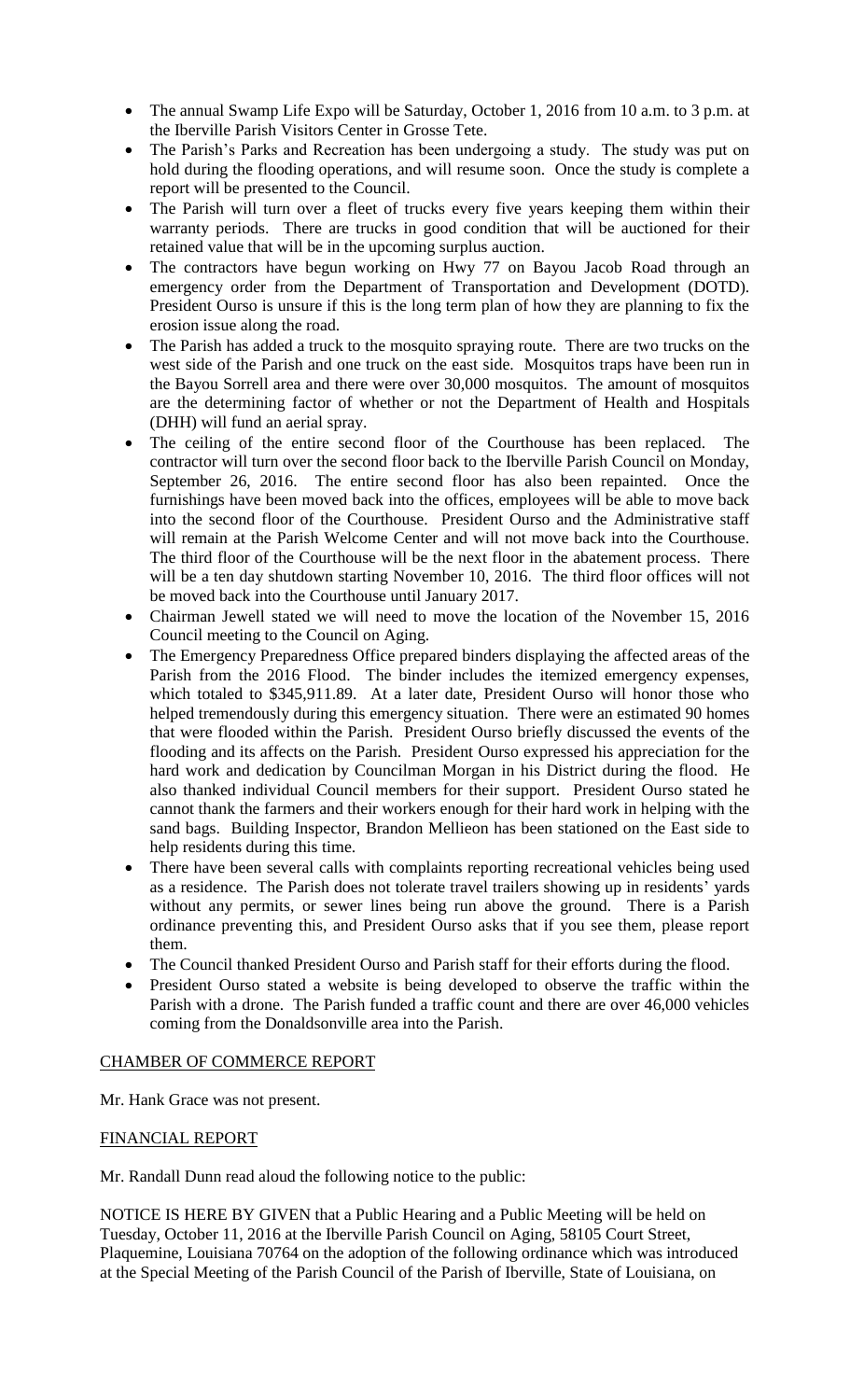Tuesday, September 6, 2016. The Public Hearing will begin at 6:00 p.m. followed by the Public Meeting at 6:30 p.m. Copies of the proposed entitled ordinance is available at the Iberville Parish Council on Aging, 58105 Court Street, Plaquemine, Louisiana 70764.

Mr. Dunn stated the financial statements have been sent out and sales taxes are look good.

#### NEW BUSINESS

A) Introduction of Ordinances

The following ordinances were introduced by Mr. Songy:

1) Fourth Ordinance to declare the following properties to be surplus and to authorize the Parish Administrator to sell the Parish of Iberville's interest in these properties at public sale pursuant to the terms of Ordinance # 002-13

Upon a motion by Councilwoman Lewis, seconded by Councilman Taylor, it was moved that a public hearing be held on Tuesday, October 18, 2016 at 6:00 p.m. on the introduced ordinance. The motion having been duly submitted to a vote, was duly adopted by the following yea and nay votes on roll call:

YEAS: Taylor, Dominique, Jackson, Reeves, Lewis, Arnold, Markins, Bradford, Kelley, Vallet, Morgan. NAYS: None. ABSTAIN: None.

ABSENT: Ourso.

The motion was declared adopted by the Chairman on September 20, 2016.

- 2) Ordinance to Modify Section 1-41 to change Iberville Parish Tourist Development Agency from Old St Gabriel Church Commission to Iberville Parish Council Department of General Services
- This agenda item was passed on.

# RESOLUTION COMMITTEE REPORT

The Resolution Committee met on Tuesday, September 20, 2016 at 6:17 p.m., followed by the roll call with the following Resolution Committee Members only in attendance: Reeves, Vallet, Arnold, Kelley, Markins, Morgan, Dominique.

Absent: Lewis, Jackson.

#### ADDENDUM

A) Resolution authorizing the President to submit an application for the State of Louisiana Division of Administration Community Development Local Government Assistance Program

Upon a motion by Councilman Reeves, and seconded by Councilman Arnold, it was moved to add the addendum resolution to the Resolution Committee Report. The motion having been duly submitted to a vote was duly adopted by the following yea and nay votes on roll call:

YEAS: Reeves, Vallet, Arnold, Kelley, Markins, Morgan, Dominique. NAYS: None. ABSTAIN: None. ABSENT: Lewis, Jackson.

The motion was unanimously adopted by the Resolution Committee.

The following resolutions were read aloud by Mr. Songy: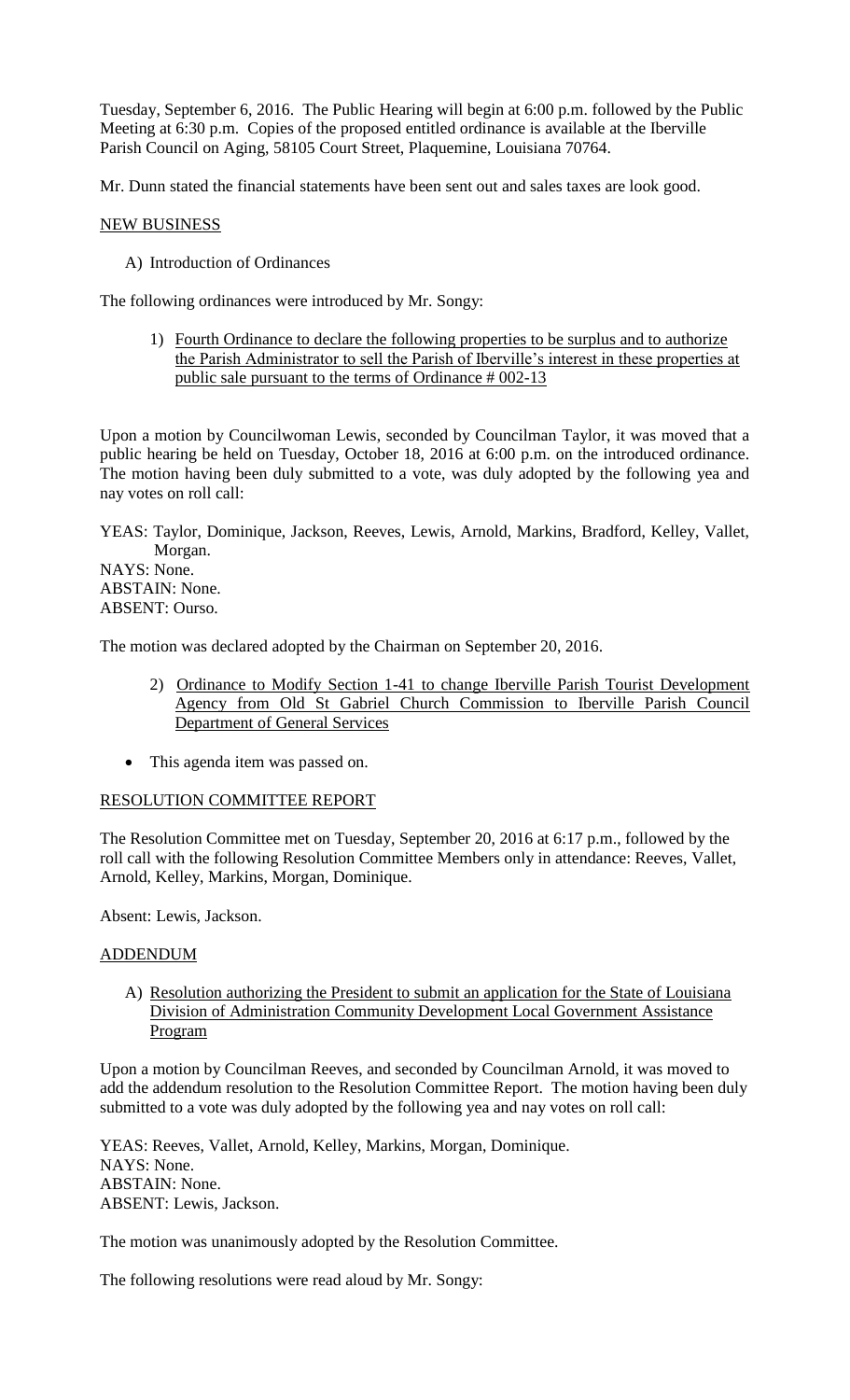- A) Resolution adopting the annual Certification of Compliance with the State of Louisiana Off System Bridge Replacement Program
- B) Resolution Declaring Certain Movable Property as Surplus Items to be sold in accordance with Louisiana Law
- C) Resolution authorizing the President to submit an application for the State of Louisiana Division of Administration Community Development Local Government Assistance Program

Councilman Reeves made a recommendation to forward the resolution to the regular meeting, seconded by Councilman Markins. The recommendation having been duly submitted to a vote was duly adopted by the following yea and nay votes on roll call by Resolution Committee Members only:

YEAS: Reeves, Vallet, Arnold, Kelley, Markins, Morgan, Dominique. NAYS: None. ABSTAIN: None. ABSENT: Lewis, Jackson.

The recommendation was declared adopted by the Chairman to forward these items to the regular meeting.

During the Regular Meeting:

# **RESOLUTION IPC# 2016- 010**

### **RESOLUTION ADOPTING THE ANNUAL CERTIFICATION OF COMPLIANCE WITH THE STATE OF LOUISIANA OFF SYSTEM BRIDGE REPLACEMENT PROGRAM**

The following resolution was introduced by Councilman Reeves and seconded by Councilman Vallet.

WHEREAS, the Code of Federal Regulations as enacted by the United States Congress mandates that all structures defined as bridges located on all public roads shall be inspected, rated for safe load capacity and posted in accordance with the National Bridge Inspection Standards and that an inventory of these bridges be maintained by each State; and

WHEREAS, the responsibility to inspect, rate and load post those bridges under the authority of Iberville Parish in accordance with those Standards is delegated by the Louisiana Department of Transportation and Development to Iberville Parish.

THEREFORE BE IT RESOLVED by the governing authority of Iberville Parish (herein referred to as the Parish) that the Parish in regular meeting assembled does hereby certify to the Louisiana Department of Transportation and Development (herein referred to as the DOTD) that for the period October 1, 2016 through September 30, 2017:

1. The Parish will perform all interim inspections on all Parish owned or maintained bridges in accordance with the National Bridge Inspection Standards.

2. All bridges owned or maintained by the Parish will be structurally analyzed and rated by the Parish as to the safe load capacity in accordance with AASHTO Manual for Maintenance Inspection of Bridges. The load posting information that has been determined by the LA DOTD for all bridges where the maximum legal load under the operating rating as determined above has been critically reviewed by the Parish. Load posting information has been updated by the Parish to reflect all structural changes, any obsolete structural ratings or any missing structural ratings.

3. All Parish owned or maintained bridges which require load posting or closing shall be load posted or closed in accordance with the table in the DOTD Engineering Directives and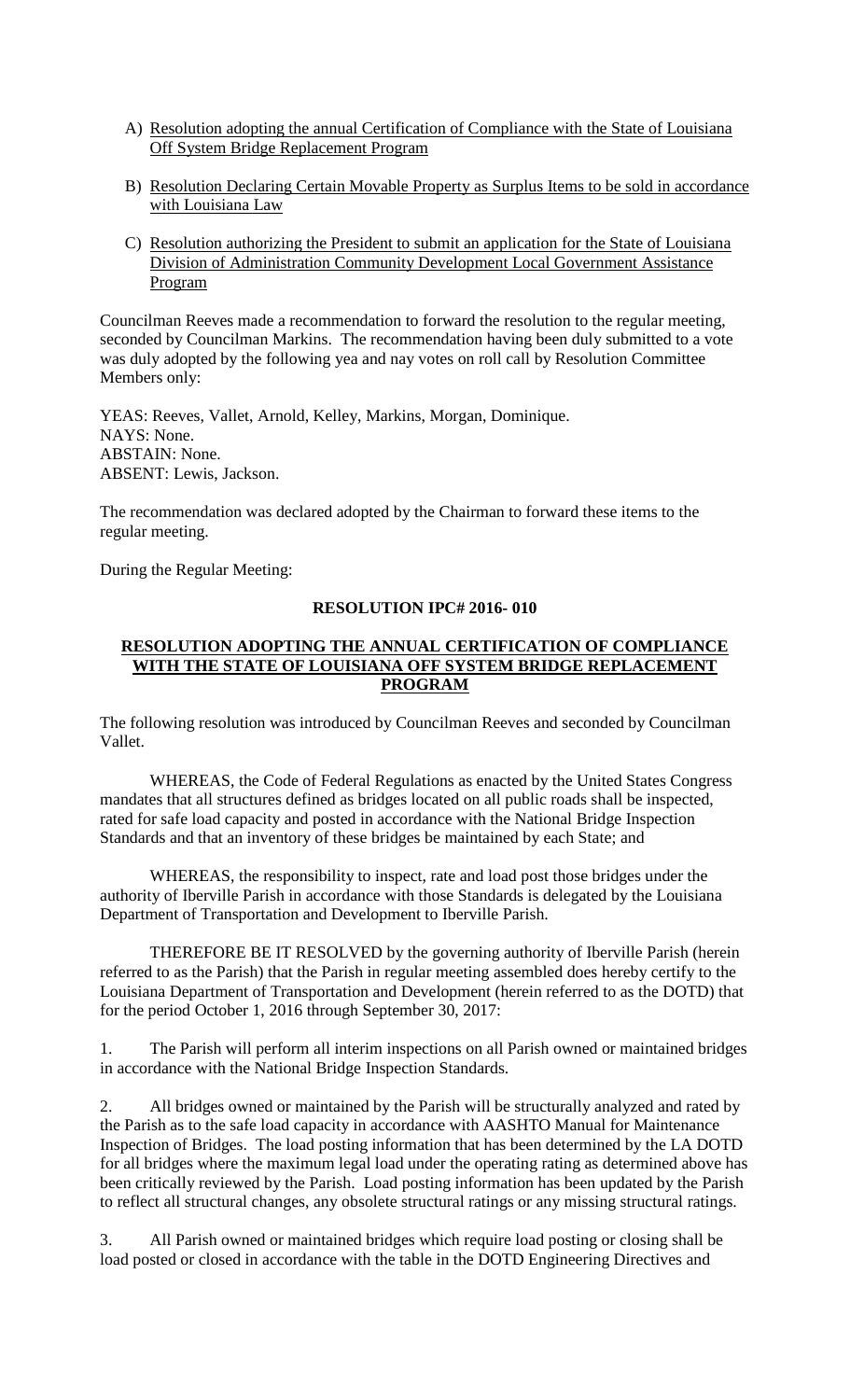Standards Manuals Directive No. 1.1.1.8. All DOTD supplied load posting information concerning a bridge has been critically reviewed by the Parish Engineer prior to load posting.

4. All bridges owned or maintained by the Parish are shown on the attached list in the format specified by the DOTD. Corrections to data supplied to the Parish by the LA DOTD are noted. These stipulations are prerequisites to participation by the Parish in the Off-System Bridge Replacement.

The foregoing resolution having been duly submitted to a vote, was duly adopted by the following yea and nay votes on roll call:

YEAS: Taylor, Dominique, Jackson, Reeves, Lewis, Arnold, Markins, Bradford, Kelley, Vallet, Morgan. NAYS: None. ABSTAIN: None. ABSENT: Ourso.

The resolution was declared adopted by the Chairman on the  $20<sup>th</sup>$  day of September, 2016.

# **RESOLUTION IPC# 2016-011**

### **RESOLUTION TO DECLARE CERTAIN USED MOVABLE PROPERTY AS SURPLUS PROPERTY AND TO BE SOLD AT PUBLIC AUCTION IN ACCORDANCE WITH LOUISIANA LAW**

 The following resolution was introduced by Councilman Reeves, and seconded by Councilman Vallet.

 WHEREAS, the Parish of Iberville, through its Parish Council, has been requested to declare certain used movable property which is no longer required as surplus property.

 WHEREAS, La. R.S. 49:125 provides that a political subdivision is authorized to sell surplus movable property at public auction, and is authorized to employ a qualified licensed auctioneer to handle the said sale or to receive sealed bids for the sale of the surplus property.

NOW, THEREFORE, BE IT RESOLVED, by the Iberville Parish Council as follows;

 "That the used movable property identified on the attached Exhibit "A" be declared surplus movable property and that the items be sold at public auction or by sealed bid in accordance with Louisiana law after due public notice is published in the official journal of the Parish.

The foregoing resolution having been submitted to a vote was adopted on the  $20<sup>th</sup>$  day of September, 2016, by the following vote on roll call;

YEAS: Taylor, Dominique, Jackson, Reeves, Lewis, Arnold, Markins, Bradford, Kelley, Vallet, Morgan. NAYS: None. ABSTAIN: None. ABSENT: Ourso.

The resolution was declared adopted by the Chairman on September 20, 2016.

#### **RESOLUTION IPC# 2016-012**

# **RESOLUTION AUTHORIZING THE PRESIDENT TO SUBMIT AN APPLICATION FOR THE STATE OF LOUISIANA DIVISION OF ADMINISTRATION COMMUNITY DEVELOPMENT LOCAL GOVERNMENT ASSISTANCE PROGRAM**

The following resolution was introduced by Councilman Reeves and seconded by Councilman Vallet.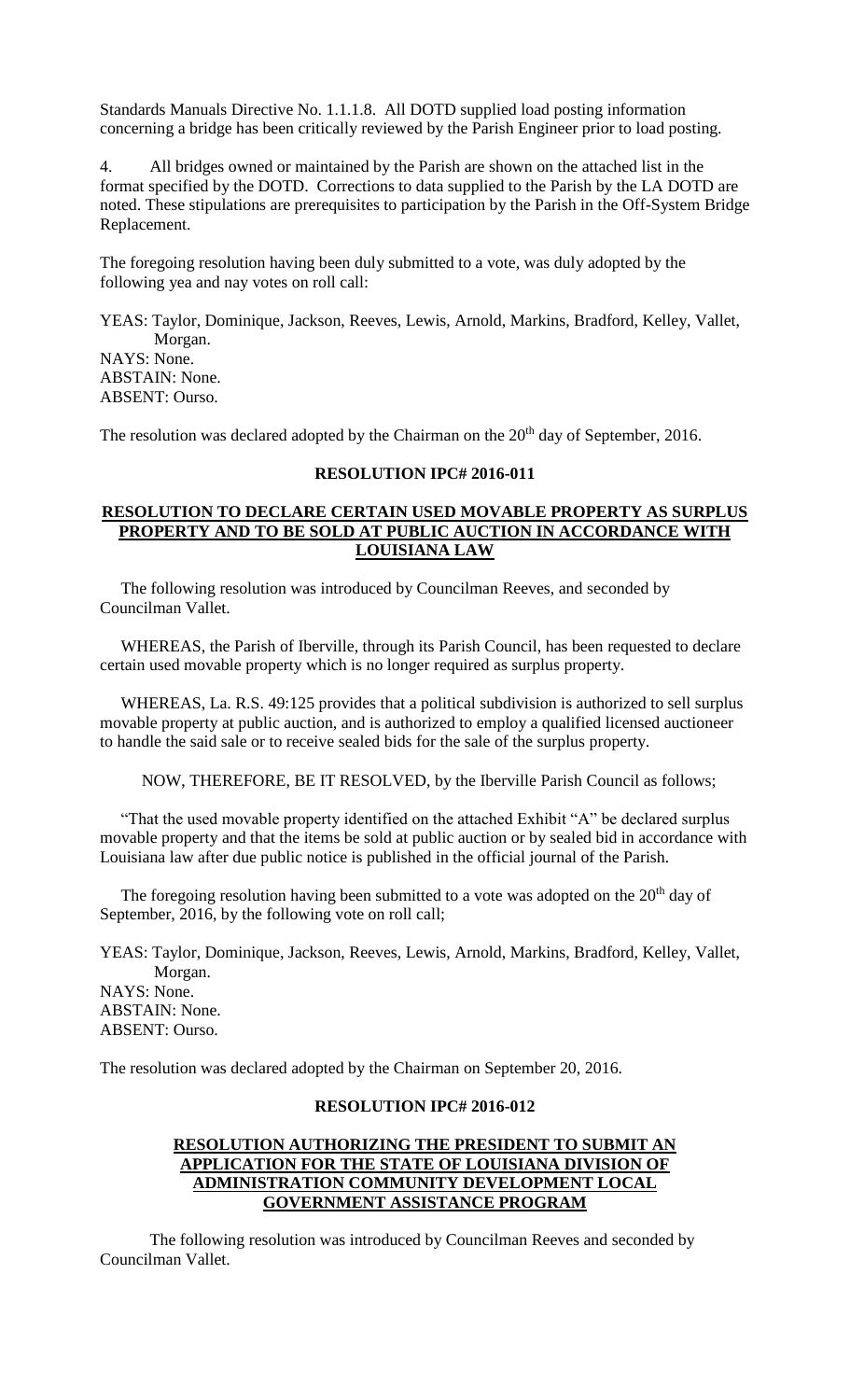WHEREAS, the Parish of Iberville has been informed that the State of Louisiana, Division of Administration, Office of Community Development will be accepting applications for FY 2017/2018 Local Government Assistance Program (LGAP);

NOW THEREFORE BE IT RESOLVED, that the President is hereby authorized to submit an LGAP Application for Iberville Tandem Axle Dump Truck Equipment Purchase and to execute all assurances and certifications required for the application; and,

BE IT FURTHER RESOLVED, that the President is hereby authorized to work with Pan American Engineers, LLC on the development of the LGAP Application.

The foregoing resolution having been duly submitted to a vote, was duly adopted by the following yea and nay votes on roll call:

YEAS: Taylor, Dominique, Jackson, Reeves, Lewis, Arnold, Markins, Bradford, Kelley, Vallet, Morgan. NAYS: None. ABSTAIN: None. ABSENT: Ourso.

The resolution was declared adopted by the Chairman on the  $20<sup>th</sup>$  day of September, 2016.

#### BOARDS & COMMISSIONS REPORT

The Boards and Commissions Committee met on Tuesday, September 20, 2016 at 6:25 p.m. followed by the roll call with the following Committee Members only in attendance: Vallet, Markins, Reeves, Arnold.

Absent: Jackson, Lewis.

A quorum was present.

A) Appointment to the Iberville Parish Waterworks District No. 3 Board

Upon a recommendation by Councilman Vallet, and seconded by Councilman Markins, it was recommended to forward the appointment of Curtis "Dugan" Landry, III to the Iberville Parish Waterworks District No. 3 Board. The recommendation having been duly submitted to a vote was duly adopted by the following yea and nay votes on roll call by Boards and Commission Committee Members only:

YEAS: Vallet, Markins, Reeves, Arnold. NAYS: None. ABSTAIN: None. ABSENT: Jackson, Lewis.

The recommendation was declared adopted by the Chairman.

- B) Appointments (3) to the Iberville Parish Planning Commission Board
- This agenda item was passed on.

During the Regular Meeting:

A) Appointment to the Iberville Parish Waterworks District No. 3 Board

Upon a motion by Councilman Kelley, and seconded by Councilman Bradford, it was moved to appoint Curtis "Dugan" Landry, III to the Iberville Parish Waterworks District No. 3 Board. The motion having been duly submitted to a vote was duly adopted by the following yea and nay votes on roll call:

YEAS: Taylor, Dominique, Jackson, Reeves, Lewis, Arnold, Markins, Bradford, Kelley, Vallet, Morgan.

NAYS: None.